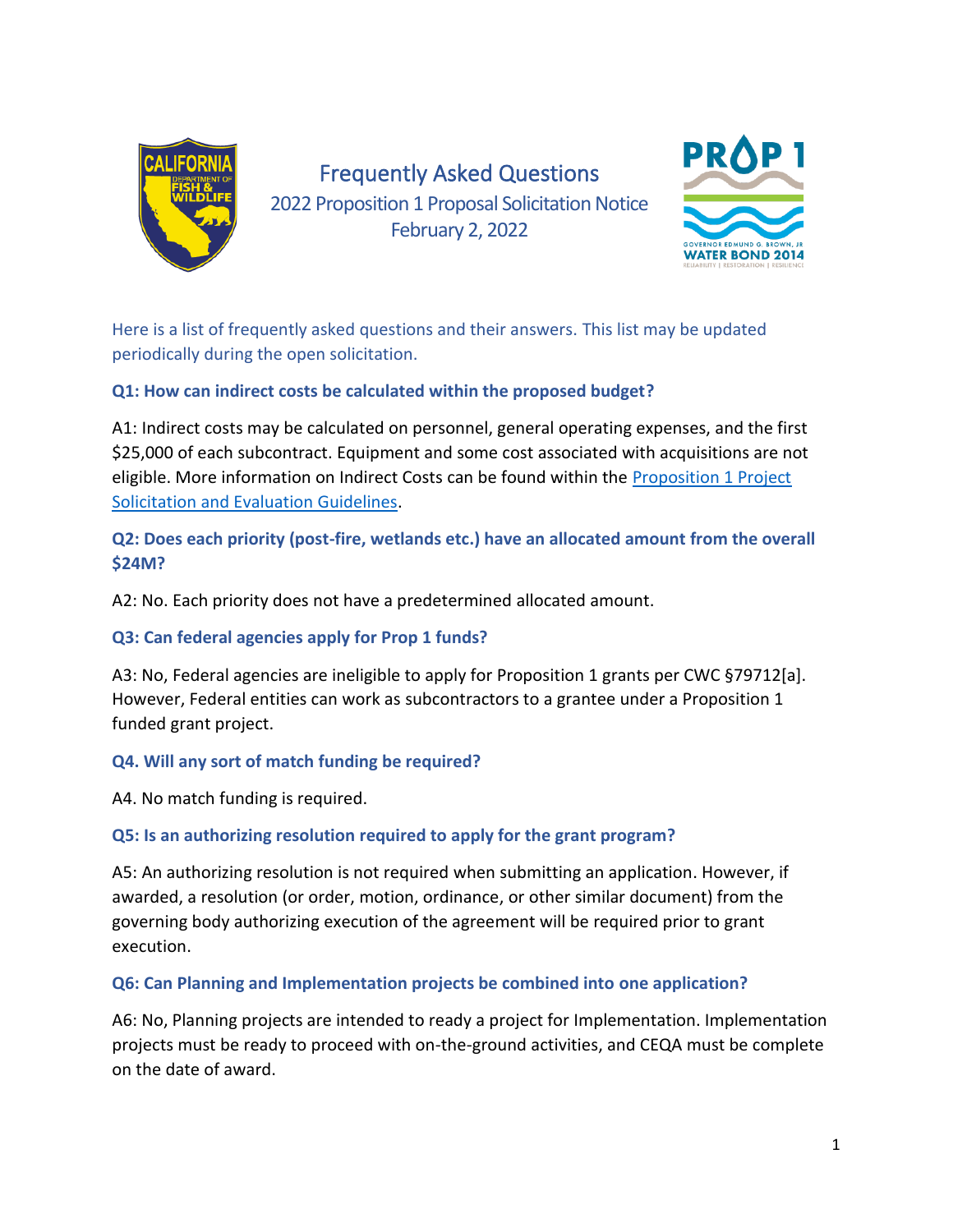#### **Q7: Do projects have to be regional or will local habitat restoration projects be considered competitive?**

A7: Regional and local projects are considered equally.

# **Q8: If an implementation project does not have CEQA currently, could we get CEQA costs paid for through the implementation or would CEQA and the costs need to happen before application?**

A8: For implementation projects, the applicant should demonstrate how their project qualifies for a statutory or categorical exemption, or that a state or local agency will have filed a Notice of Determination with the Office of Planning and Research for that agency's approval before CDFW will award a grant to the project. There are instances where CDFW could delay awarding a project until CEQA is complete. Additionally, you can have a planning project that completes the CEQA for a project.

#### **Q9: Is there a maximum or minimum dollar amount a proposal can request for funding?**

A9: No, there is no maximum or minimum grant amount that can be requested by an applicant. Under the 2021 Proposition 1 solicitation we have \$24 million available for the Proposition 1 Watershed Restoration Grant Program, and \$7 million available for the Proposition 1 Delta Water Quality and Ecosystem Restoration Grant Program.

# **Q10: Would it be consistent with the Bond guidelines to allow a 12 month "look-back" period for creditable match (for land acquisitions)?**

A10: The prop 1 guidelines state that eligible match requirements are allowed within the project performance period.

#### **Q11: May we ask questions about our proposal during the Solicitation?**

A11: CDFW Propositions 1 Restoration Grant Program staff can answer clarifying questions about the Solicitation process. Due to the competitive nature of the Solicitation, Program staff cannot help guide an applicant in writing a proposal. Questions can be emailed to [WatershedGrants@wildlife.ca.gov.](mailto:WatershedGrants@wildlife.ca.gov)

#### **Q12: May we schedule an individual consultation regarding our proposal?**

A12: We do not provide individual consultation while the Solicitation is open or being evaluated. After proposals submitted under this Solicitation have been awarded, you may request a debriefing in order to gain information about how your proposal was evaluated.

#### **Q13: Can an eligible applicant submit more than one proposal in response to the Solicitation?**

A13: Yes. Each submitted proposal will be evaluated based on its individual merit.